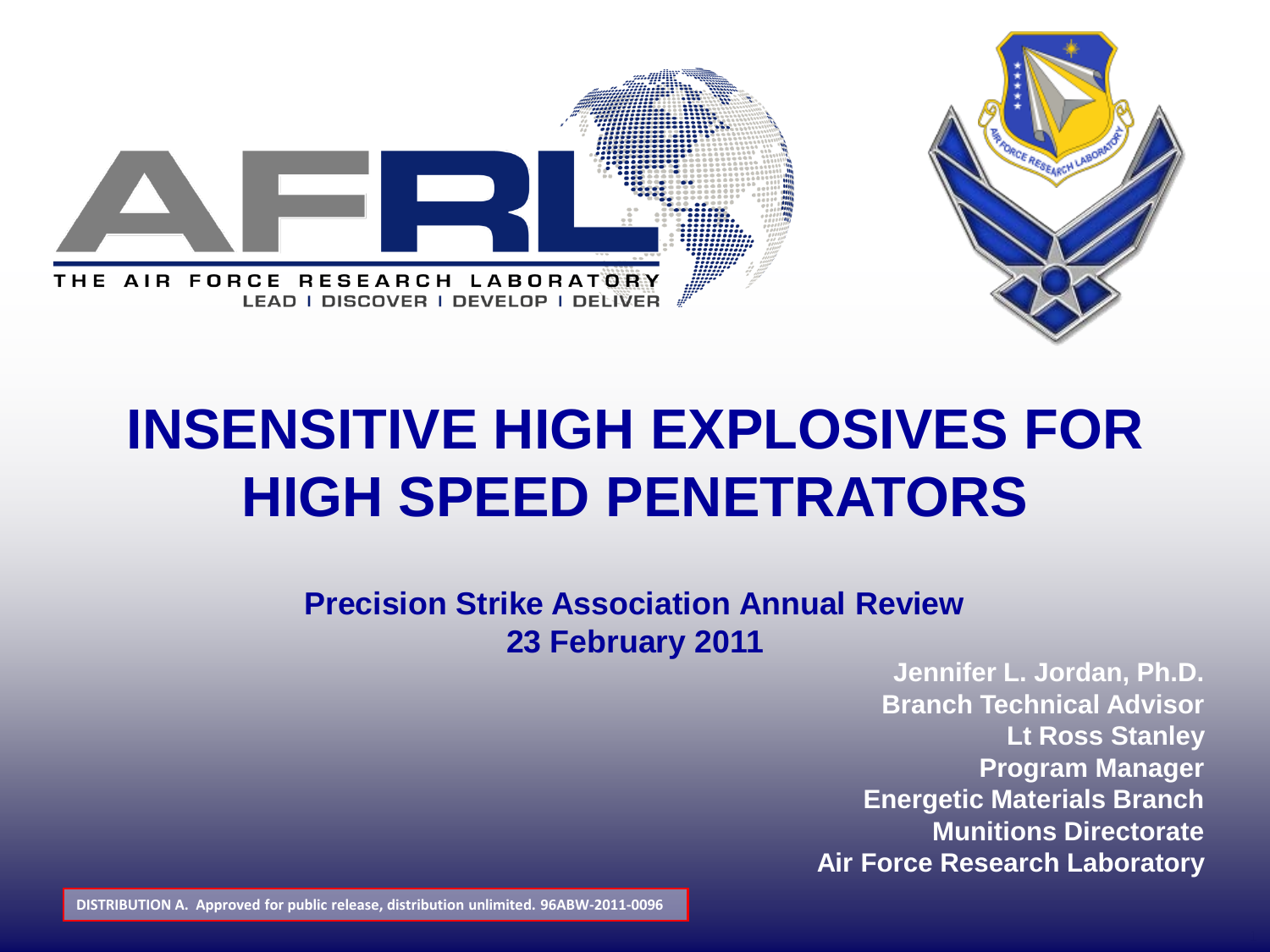





- **Project Objectives**
- **Challenges**
- **Project Agreement (PA) Status**
- **Roadmap**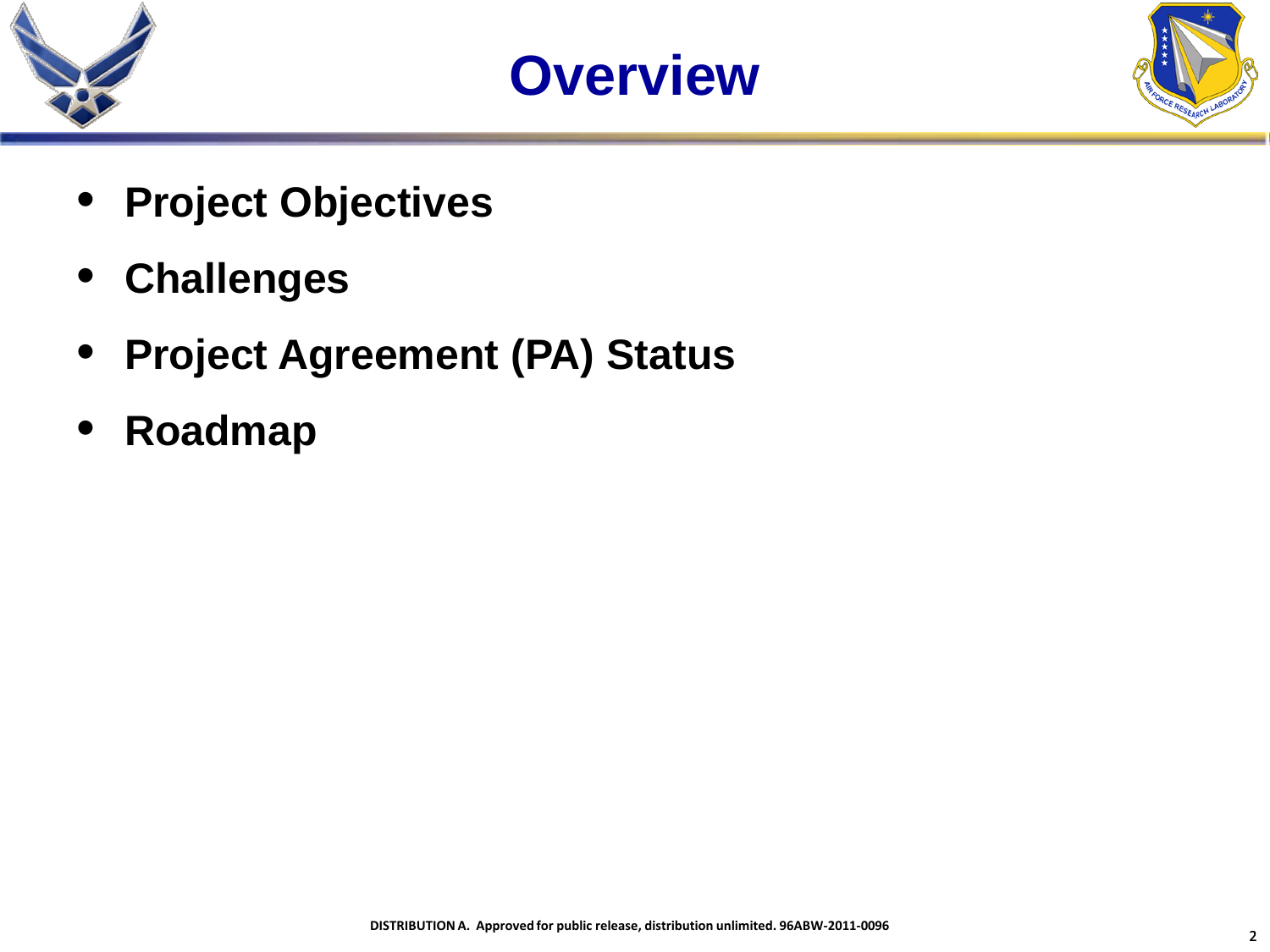



- **Understand the changes in high explosives (HE) due to loading during hard target impact**
- **Develop an experimental characterization protocol for understanding structural changes and senstivity correlations in HE**
- **Enhance the modeling and simulation capabilities to capture the damage-sensitivity correlations in HE**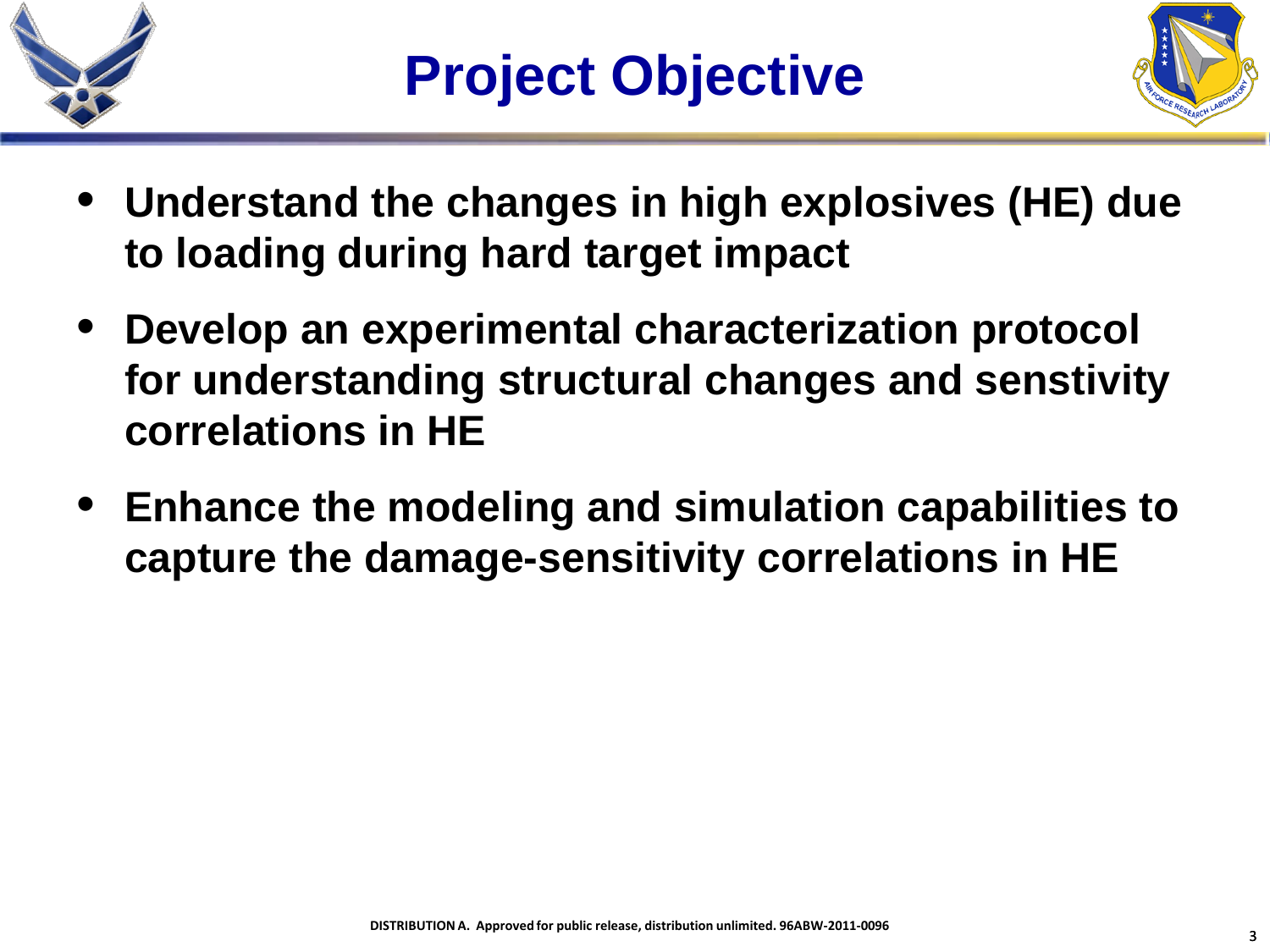



- **Develop a characterization protocol, including modeling and simulaton, for damaging and quantifying the effects of damage in HE**
- **Quantifying the microstructure associated with pristine and damaged HE**
- **Perform sub-scale tests on HE to validate protocol and models**



## HE Crystals prior to Mixing HE Crystals Post Mixing **DISTRIBUTION A. Approved for public release, distribution unlimited. 96ABW-2011-0096**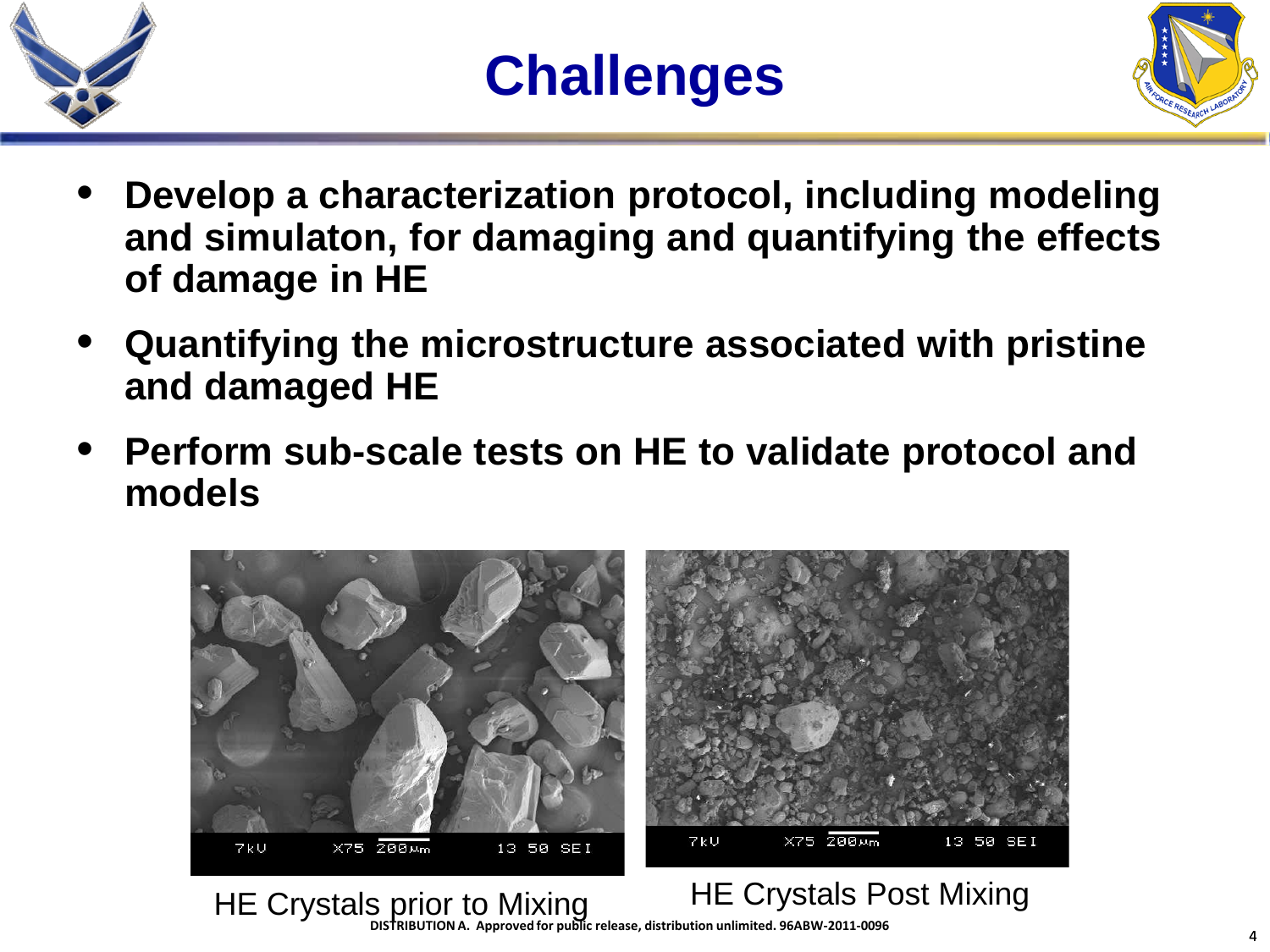



- **PA has been in progress for one year.**
- **Testing of representative HE materials is underway.**
- **Next interchange meeting is May 2011.**

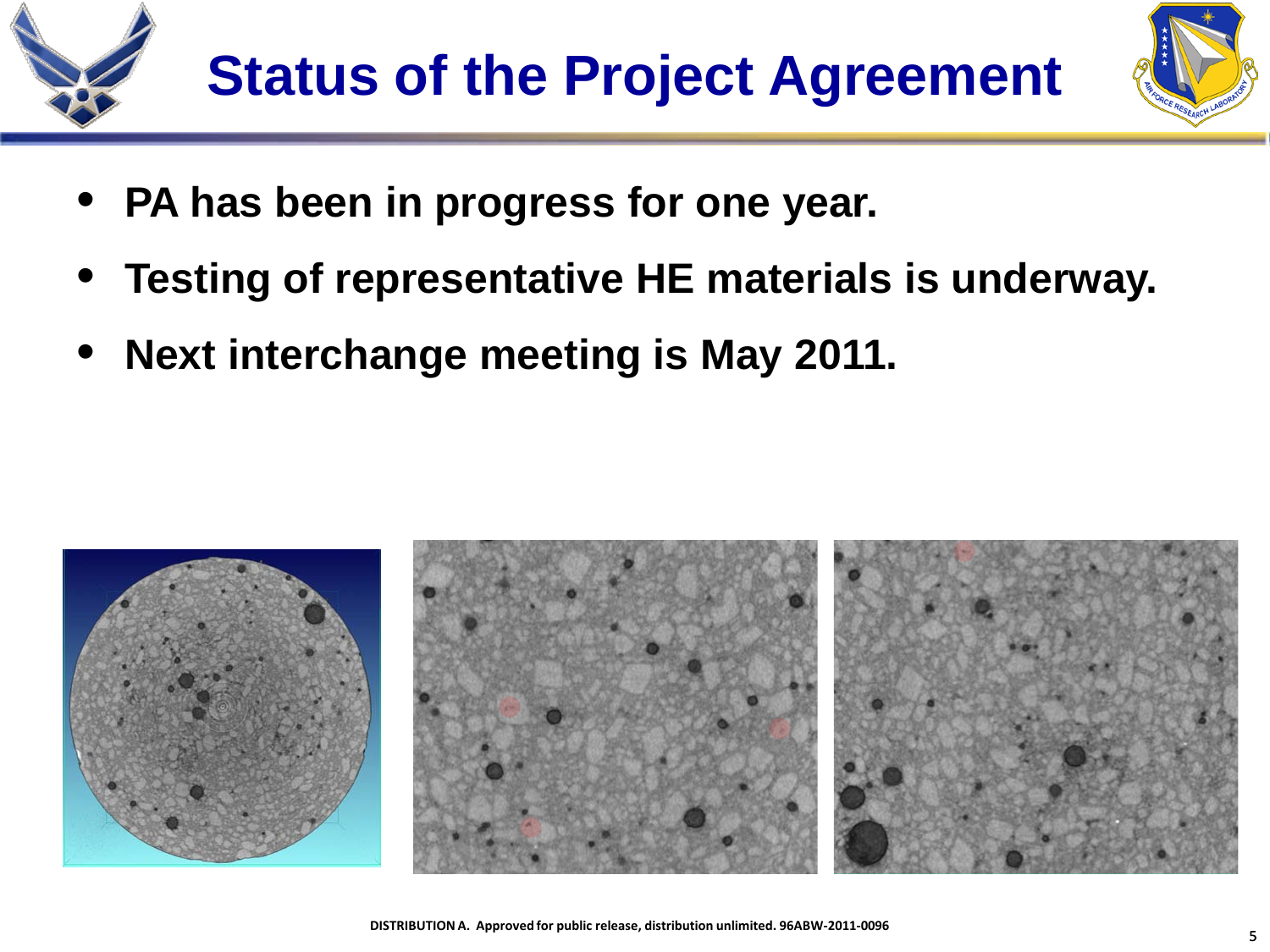



- **Numerical analysis of loading conditions – complete**
- **Support of test design by numerical simulation – complete**
- **Selection of mechanical and thermal loading methods – complete**
- **Laboratory experiments with defined HE samples – underway**
- **Microstructural analysis and sensitivity tests – underway**
- **Numerical simulation of laboratory experiments – underway**
- **Numerical simulation of detonation process**
- **Correlation of thermo-mechanical loading with structural changes**
- **Correlation of micro-mechanical changes with changes in sensitivity**
- **Sub-scale impact tests**